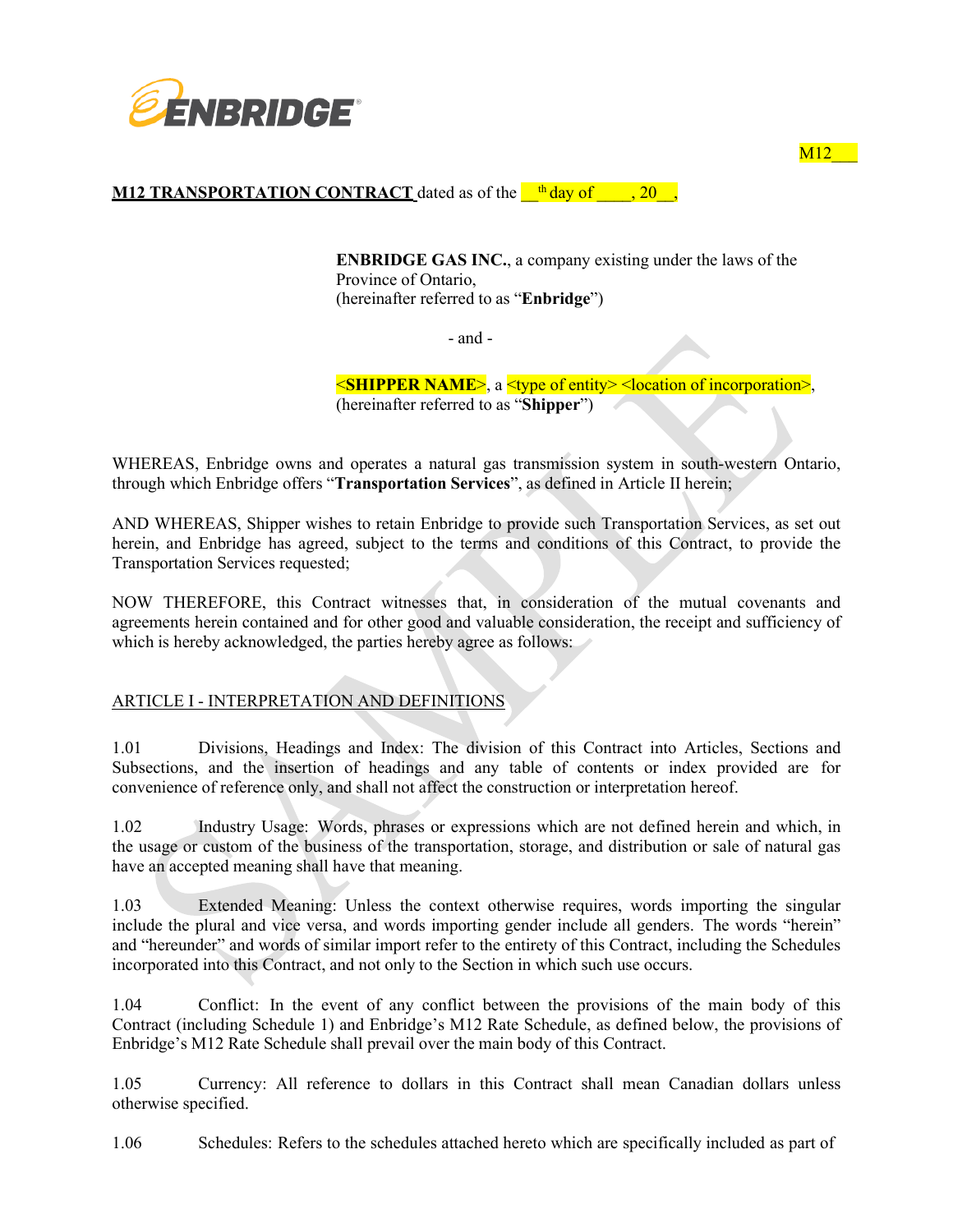

this Contract, and include: Schedule 1 – Contract Parameters

1.07 Rate Schedule: "**Enbridge's M12 Rate Schedule**" or the "**M12 Rate Schedule**" or "**M12**" shall mean Enbridge's M12 Rate Schedule, (including the Storage and Transportation Rates, Schedule "A 2010" (General Terms and Conditions), Schedule "B 2010" (Nominations), Schedule "C" (Monthly Fuel Rates and Ratios) and Schedule "D 2010"(Receipt and Delivery Points and Pressures)), or such other replacement rate schedule which may be applicable to the Transportation Services provided hereunder as approved by the Ontario Energy Board, and shall apply hereto, as amended from time to time, and which is incorporated into this Contract pursuant to Section 5.03 hereof.

1.08 Measurements: Units set out in SI (metric) are the governing units for the purposes of this Contract. Units set out in Imperial measurement in parentheses beside their SI (metric) equivalent are for reference only and in the event of a conflict between SI (metric) and Imperial measurement herein, SI (metric) shall prevail.

## ARTICLE II - TRANSPORTATION SERVICES

2.01 Transportation Services: Enbridge shall, subject to the terms and conditions herein, transport Shipper's gas on a firm basis on Enbridge's system (the "**Transportation Services**"). Shipper agrees to the following upon nomination to Enbridge for the provision of the Transportation Services:

(a) Contract Demand, and Receipt Points, Delivery Points and Transportation Service Paths shall be as set out in Schedule 1.

- (b) Gas Transported by Enbridge:
	- (i) Enbridge agrees, on any Day, and subject to Sections (b) ii) and (b) iii), to receive on Shipper's behalf at the Receipt Point, any quantity of gas which Shipper nominates and which Enbridge has authorized for Transportation Service and to deliver that quantity of gas to Shipper at the Delivery Point as per Shipper's nomination;
	- (ii) Under no circumstances shall Enbridge be required to transport a quantity of gas in excess of the Contract Demand;
	- (iii) Enbridge agrees that it shall, upon the request of Shipper, use reasonable efforts to transport gas in excess of the Contract Demand, as Authorized Overrun, on an interruptible basis; and
	- (iv) Enbridge agrees that it shall, upon request of Shipper, use reasonable efforts to accommodate changes to either the Receipt Point or Delivery Point, after the Timely Nomination Cycle, on an interruptible basis.
- (c) Fuel:

Shipper shall provide the fuel requirements per the M12 Rate Schedule based on the Authorized Quantity.

2.02 Accounting for Transportation Services: All quantities of gas handled by Enbridge shall be accounted for on a daily basis.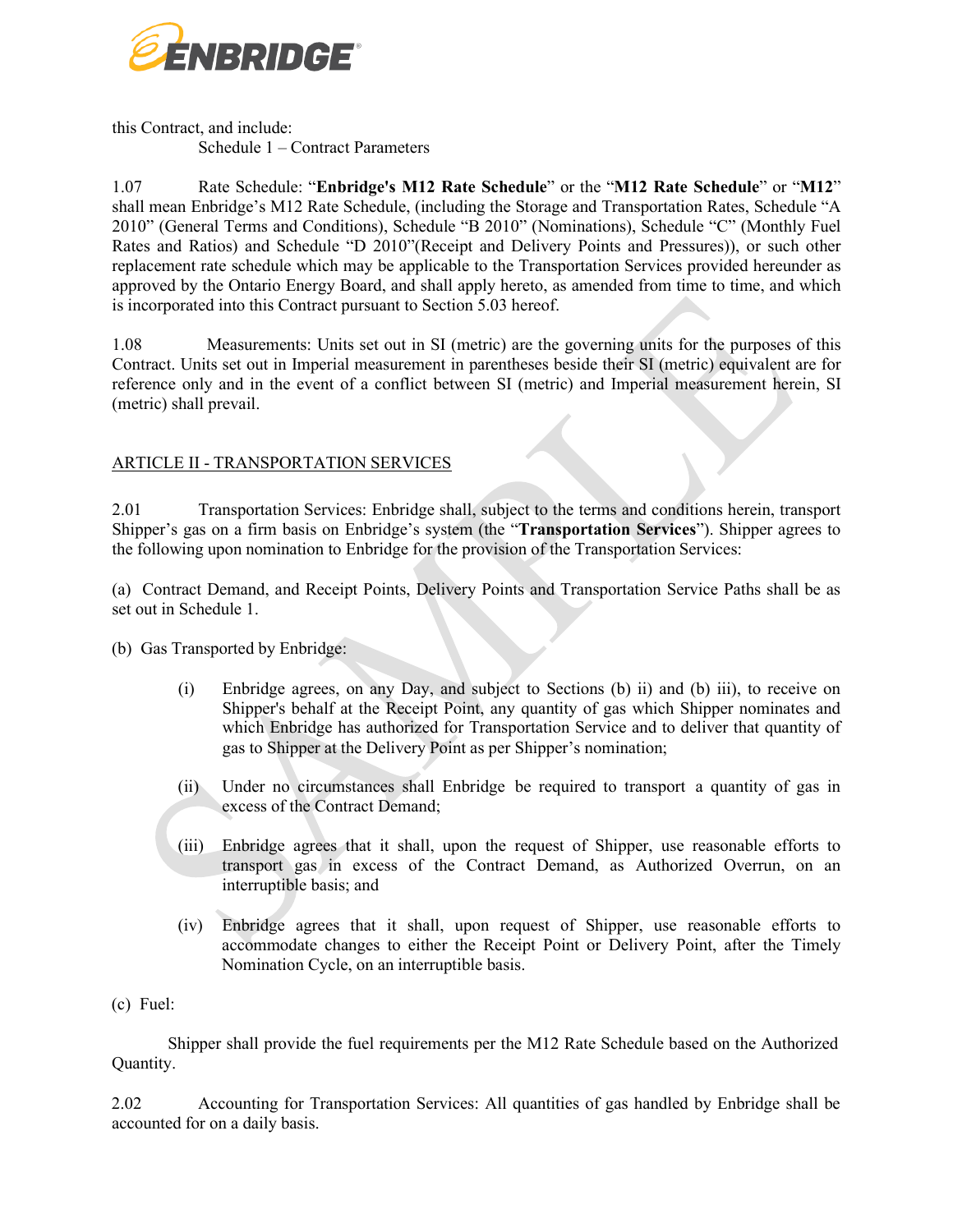

2.03 Commingling: Enbridge shall have the right to commingle the quantity of gas referenced herein with gas owned by Enbridge or gas being stored and/or transported by Enbridge for third parties.

2.04 Imbalances: The parties hereto recognize that with respect to Section 2.01, on any Day, receipts of gas by Enbridge and deliveries of gas by Enbridge may not always be exactly equal, but each party shall cooperate with the other in order to balance as nearly as possible the quantities transacted on a daily basis, and any imbalances arising shall be allocated to the Facilitating Agreements and shall be subject to the respective terms and charges contained therein, and shall be resolved in a timely manner.

# ARTICLE III - CHARGES AND RATES

3.01 Except as otherwise stated herein, the charges and rates to be billed by Enbridge and paid by Shipper for the Transportation Services provided under this Contract will be those specified in Enbridge's M12 Rate Schedule.

## ARTICLE IV - NOMINATIONS

4.01 Transportation Services provided hereunder shall be in accordance with the prescribed nominations procedure as set out in Schedule "B 2010" of Enbridge's M12 Rate Schedule.

### ARTICLE V - MISCELLANEOUS PROVISIONS

5.01 Notices: All communications provided for or permitted hereunder shall be in writing, personally delivered to an officer or other responsible employee of the addressee or sent by registered mail, charges prepaid, or by facsimile or other means of recorded electronic communication, charges prepaid, to the applicable address or to such other address as either party hereto may from time to time designate to the other in such manner, provided that no communication shall be sent by mail pending any threatened, or during any actual, postal strike or other disruption of the postal service. Shipper contact information, as provided to Enbridge, shall be found on the secured portion of Enbridge's website (the secured portion of Enbridge's website is known as "*Enerline*"). Enbridge's contact information shall be displayed on the unsecured portion of Enbridge's website. Any communication personally delivered shall be deemed to have been validly and effectively received on the date of such delivery. Any communication so sent by facsimile or other means of electronic communication shall be deemed to have been validly and effectively received on the Business Day following the day on which it is sent. Any communication so sent by mail shall be deemed to have been validly and effectively received on the seventh Business Day following the day on which it is postmarked.

Notwithstanding the above, nominations shall be made by facsimile or other recorded electronic means, subject to execution of an agreement for use of *Enerline*, or such other agreement, satisfactory to Enbridge, and will be deemed to be received on the same Day and same time as sent. Each party may from time to time change its address for the purpose of this Section by giving notice of such change to the other party in accordance with this Section.

5.02 Law of Contract: Enbridge and Shipper agree that this Contract is made in the Province of Ontario and that, subject to Article X of the General Terms and Conditions, the courts of the Province of Ontario shall have exclusive jurisdiction in all matters contained herein. The parties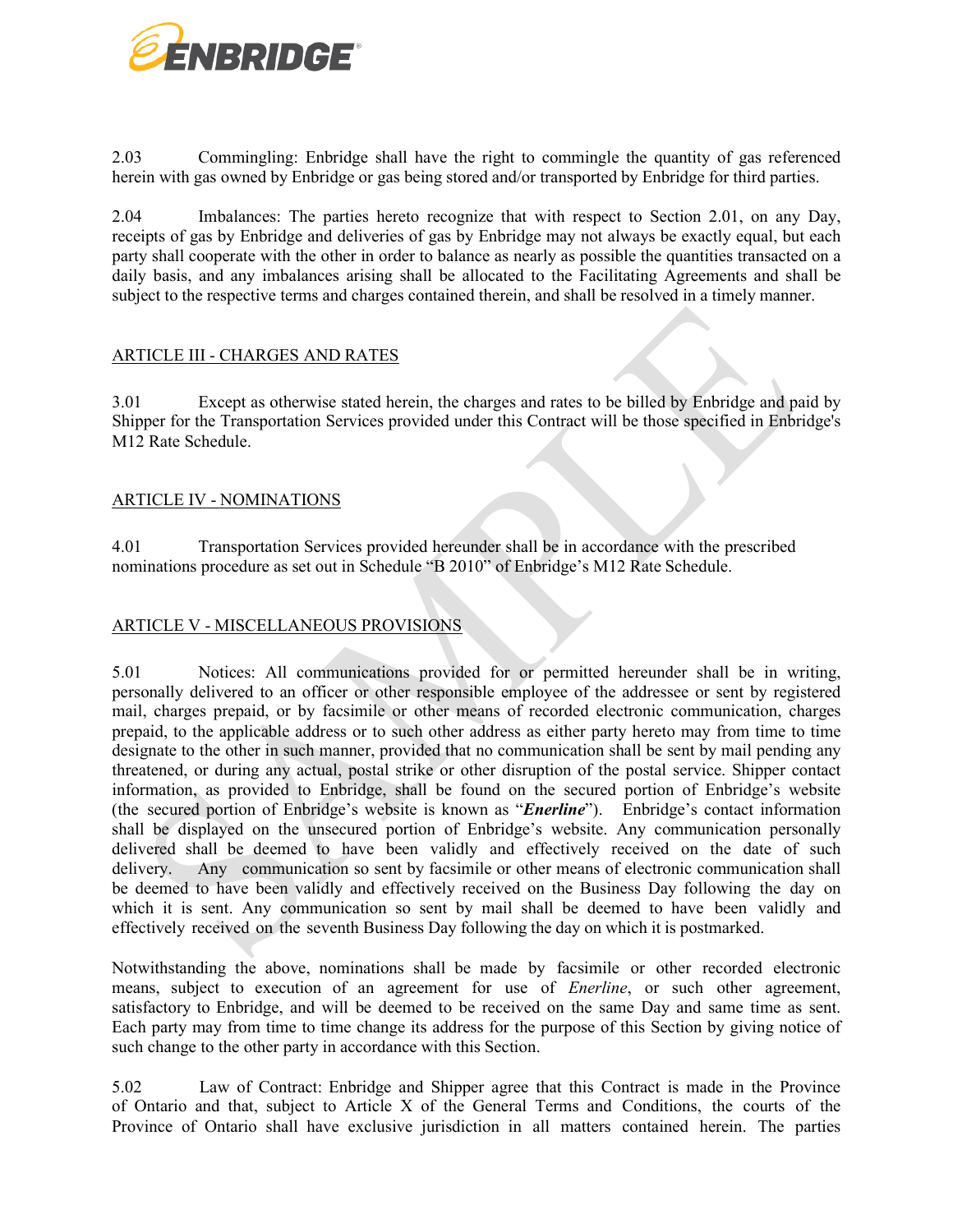

further agree that this Contract shall be construed exclusively in accordance with the laws of the Province of Ontario.

5.03 Entire Contract: This Contract (including Schedule 1), all applicable rate schedules and price schedules, and any applicable Precedent Agreement constitutes the entire agreement between the parties hereto pertaining to the subject matter hereof. This Contract supersedes any prior or contemporaneous agreements, understandings, negotiations or discussions, whether oral or written, of the parties in respect of the subject matter hereof.

5.04 Time of Essence: Time shall be of the essence hereof.

5.05 Counterparts: This Contract may be executed in any number of counterparts, each of which when so executed shall be deemed to be an original but all of which together shall constitute one and the same agreement. This Contract may be executed by facsimile or other electronic communication and this procedure shall be as effective as signing and delivering an original copy.

5.06 Severability: If any provision hereof is invalid or unenforceable in any jurisdiction, to the fullest extent permitted by law, (a) the other provisions hereof shall remain in full force and effect in such jurisdiction and shall be construed in order to carry out the intention of the parties as nearly as possible and (b) the invalidity or unenforceability of any provision hereof in any jurisdiction shall not affect the validity or enforceability of any provision in any other jurisdiction.

5.07 General Liability: The liability of the parties hereunder is limited to direct damages only and all other remedies or damages are waived. In no event shall either party be liable for consequential, incidental, punitive, or indirect damages, in tort, contract or otherwise.

THIS CONTRACT SHALL BE BINDING UPON and shall enure to the benefit of the parties hereto and their respective successors and permitted and lawful assigns.

IN WITNESS WHEREOF this Contract has been properly executed by the parties hereto by their duly authorized officers as of the date first above written.

| <b><shipper name=""></shipper></b><br><b>Authorized Signatory</b> | <b>ENBRIDGE GAS INC.</b><br><b>Authorized Signatory</b> |
|-------------------------------------------------------------------|---------------------------------------------------------|
| By:                                                               | By:                                                     |
| Title:                                                            | Title:                                                  |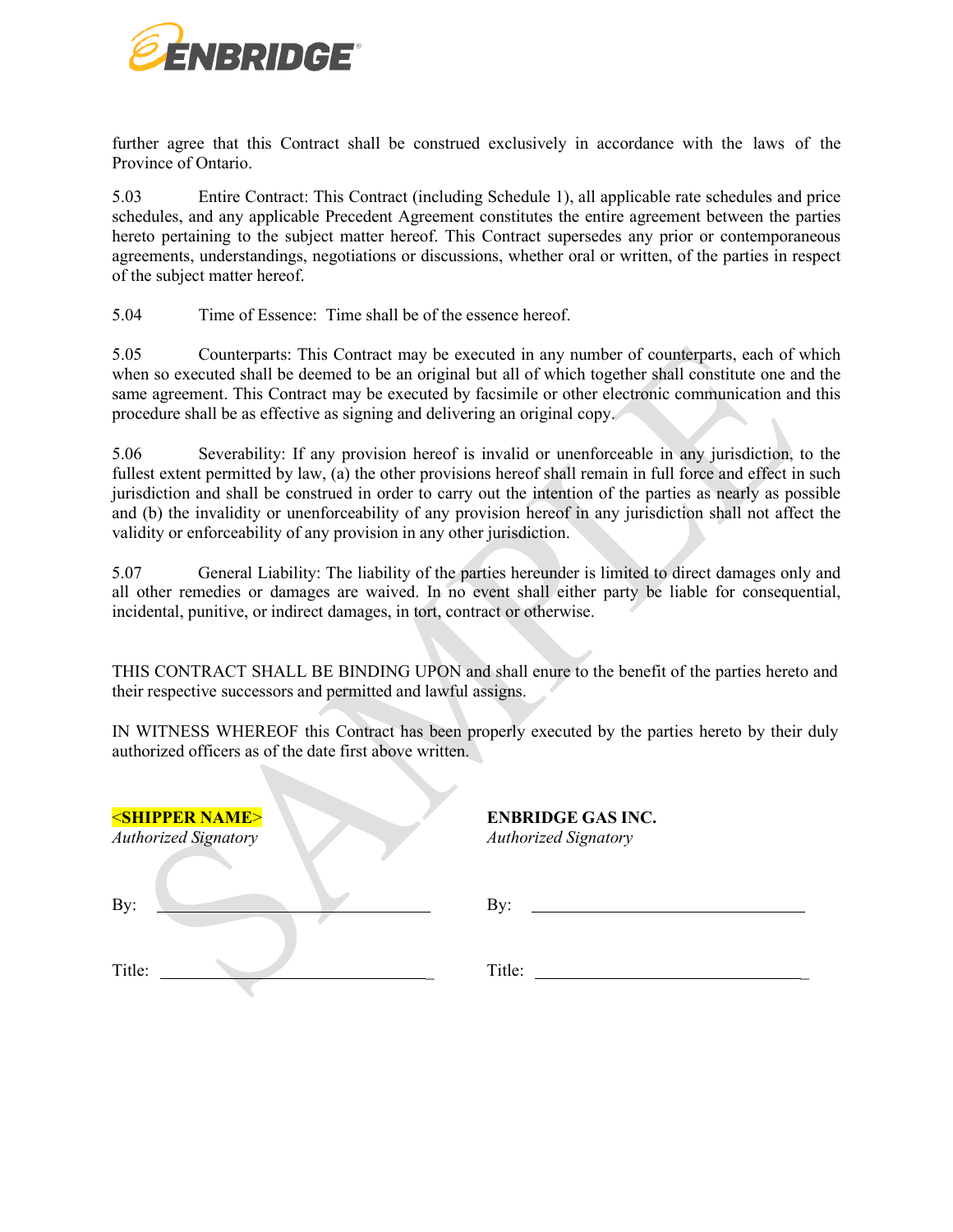

SCHEDULE 1 Page **1** of 2  $M12$ 

### **CONTRACT PARAMETERS**

#### **Contract Demand**

Enbridge shall transport a quantity of gas, on a firm basis, on any one Day, of up to  $\leq$ QUANTITY> GJ (<converted QUANTITY> MMBtu) (the "**Contract Demand**").

#### **Receipt Points, Delivery Points and Transportation Services Paths**

A "**Receipt Point**", as noted in the chart below, shall mean the point where Enbridge shall receive gas from Shipper on a firm basis and a "**Delivery Point**", as noted in the chart below, shall mean the point where Enbridge shall deliver gas to Shipper on a firm basis, which points are more particularly described in the M12 Rate Schedule.

The Transportation Services are available for the following paths:

| Path | <b>Receipt Point(s)</b> | <b>Delivery Point(s)</b> |
|------|-------------------------|--------------------------|
|      | $\leq$ POINT $>$        | $\leq$ POINT $>$         |
|      | $<$ POINT>              | <point></point>          |

## **Term**

This Contract shall be effective as of the date of execution hereof; however, the obligations, terms and conditions for the Transportation Services herein shall commence on the later of:

- $\bullet \quad \leq$ DATE $\geq$ ; and
- the day following the date that all of the conditions precedent set out in Article XXI of Schedule "A 2010" of Enbridge's M12 Rate Schedule have been satisfied or waived by the party entitled to the benefit thereof;

#### *where applicable for Expansion Facilities or Precedent Agreement:*

• and the day following the date that all of the conditions precedent set out in the agreement setting out certain construction and related conditions ("**Precedent Agreement**") dated <DATE> have been satisfied or waived by the party entitled to the benefit thereof;

(such later date being referred to as the "**Commencement Date**" and shall continue in full force and effect until <DATE> (the "**Initial Term**").

#### **Conditions Date**

As referred to in Article XXI of Schedule "A 2010": <DATE>